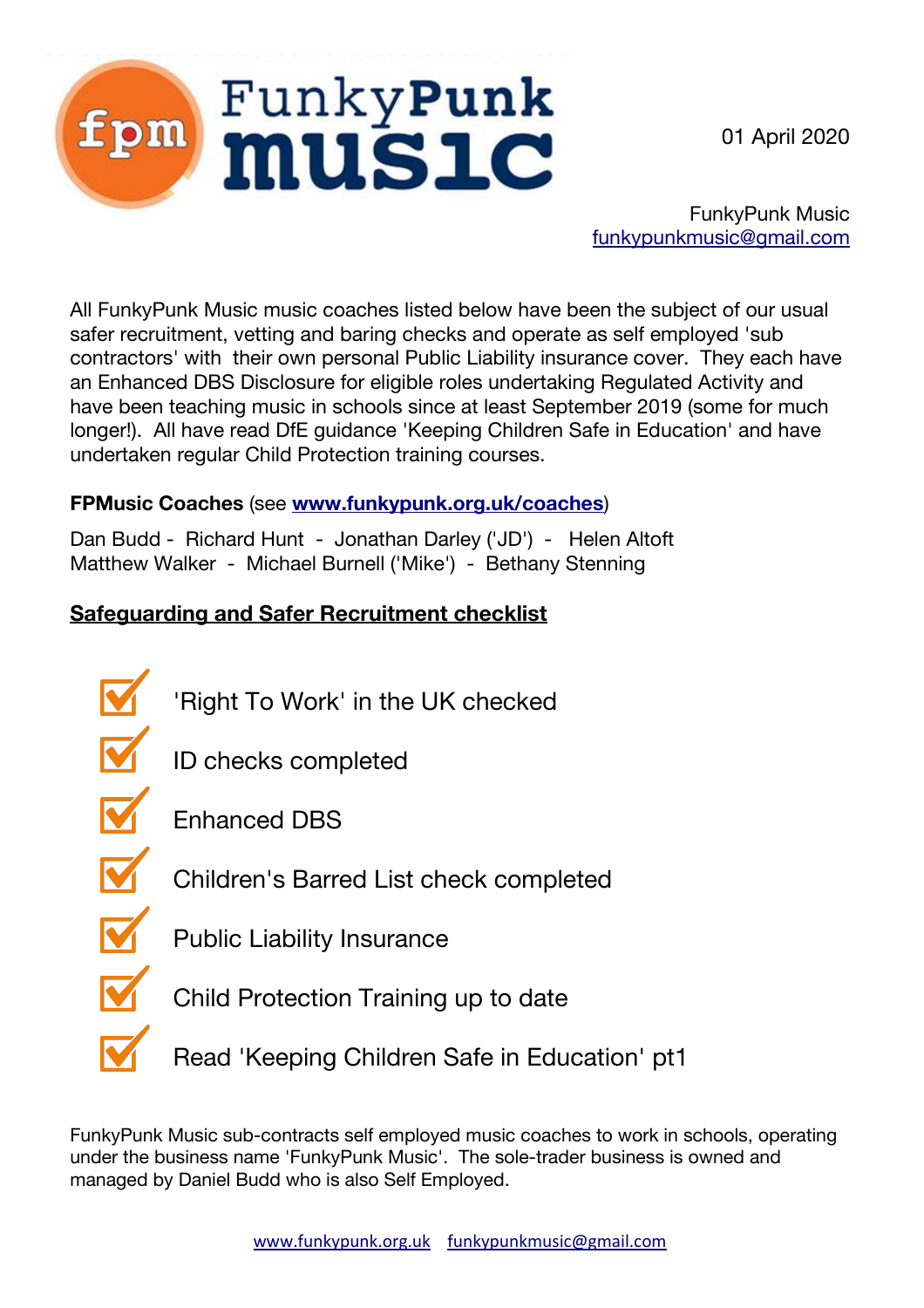## **FPMusic Safeguarding Policy** [April 2020]

FunkyPunk is commited to the safeguarding of children and young people. We recognise that as a provider of music educaton, we have a vital role to play in this, within schools and the community. This document has been read, understood and signed by all FunkyPunk workers before they have commenced work in schools. It is designed to complement any, and all, existng safeguarding policies in schools in which we are contracted and invited to work. Each school requires FunkyPunk workers to read and agree to it's own specific guidance and policies before visiting.

All FunkyPunk staf, whether paid or voluntary have a crucial role to play in shaping the lives of children and young people in school and the community. We have a unique opportunity to interact with students in ways that are both affirming and inspiring. All FunkyPunk staff are in a position of trust and have a duty to keep children and young people safe and to protect them from neglect as well as physical and emotonal harm. This duty is, in part exercised through the development of respectful, caring and professional relationships between staff and students / pupils. We expect staff to:

- Act and be seen to act in the student's best interests
- Be a positive role model at all times
- Take responsibility for their own actions, behaviour and language
- Understand the responsibilites that are part of their role in the school
- Avoid any contact which may lead any reasonable person to question their motives / intentions

#### **WORKING SAFELY**

Staf should not establish or seek to establish social contact with children or young people for the purpose of securing a friendship. If a child or young person seeks to establish contact, the FunkyPunk worker should exercise their professional judgement in making a response, and be aware that such social contact could be misconstrued. We require staff to:

- Be aware that even well intentioned social or physical contact may be misunderstood by others
- Always be prepared to explain actions and accept that all contact will be open to scrutiny
- Check that their dress and appearance are appropriate for working with young people\*
- Not make contact (writen, telephone, electronic, etc.) directly with students
- Be appropriately informed from relevant colleagues regarding 'vulnerable' students

There are occasions when it is entirely appropriate and necessary for staff to have physical contact with students, but it is critical that they do so ONLY in ways appropriate to their professional role. Staff working in a one to one situation with children and young people are potentially far more susceptible to allegations. Every attempt should be made to ensure that the safety of all parties is met. We require our music coaches to:

- Consider the needs and circumstances of the student involved
- Ensure teaching and contact takes place only in rooms with visual access / an open door
- Always report to a school staff member where a student becomes distressed or angry
- Remember to make a writen note of anything unexpected or unusual that causes concern

If we are the adult responsible for a group of students / pupils, we should always intervene in situatons of name calling, teasing or horseplay and assess the appropriate acton. If in any doubt, we pass the relevant information on to relevant staff at the school. We are mindful of any signals that a student has needs which might fall under the broad heading of 'Child Protection' and always share this with an appropriate school staff member. If we are ever unsure about the appropriate behaviour, we act on the principle that it is always better to share a concern that is proved to be unimportant, than to ignore one which may turn out to be serious.